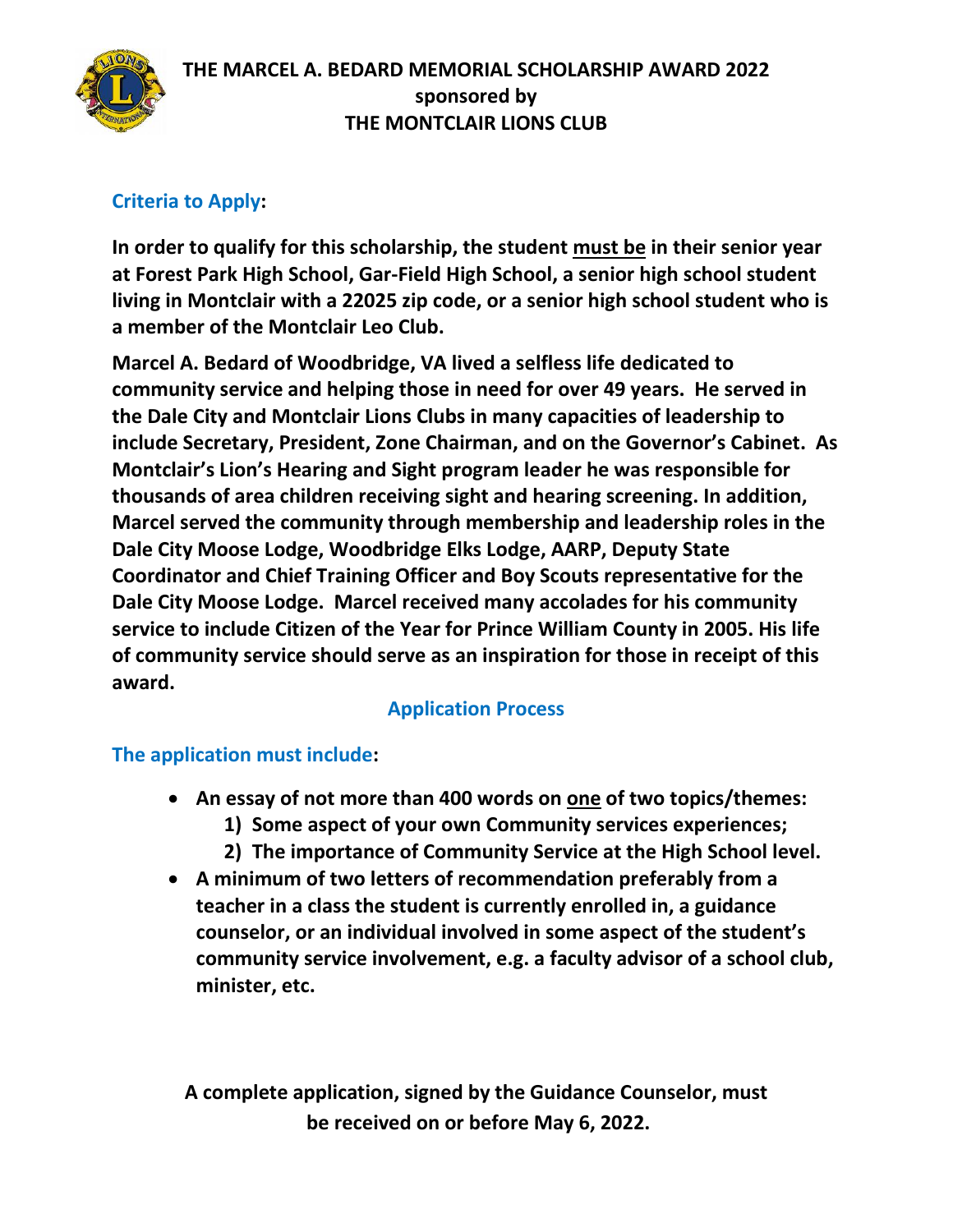

# **THE MARCEL A. BEDARD MEMORIAL SCHOLARSHIP AWARD 2022 sponsored by THE MONTCLAIR LIONS CLUB**

• **A copy of the acceptance letter from the 2 or 4 year accredited higher educational program that the student plans to attend in the fall of 2022.** 

**Each applicate must be willing to be interviewed (if requested) by a selection committee comprised of members of the Montclair Lions Club.**

**Submit the completed/signed application through your respective Guidance Counselor to meet the deadline date of May 6, 2022**

**Instruction to Guidance Counselor:** 

**Please review the student's information requested above for all documents, e.g., essay, reference letters, acceptance letter and student/parent signatures on the application below. Please attach a copy of the student's academic transcript, to include SAT scores, sign the application and submit it via e-mail to Mary Smith (Montclair Lions Club Scholarship Chair) [Tsmith@comcast.net,](mailto:Tsmith@comcast.net) or return all documents to the applicant so he/she can submit the completed application to**[Tsmithm@comcast.net](mailto:Tsmithm@comcast.net) **no later than May 6, 2022.** 

**If there are any questions, please contact Mary Smith via email at [Tsmith@comcast.net.](mailto:Tsmith@comcast.net)**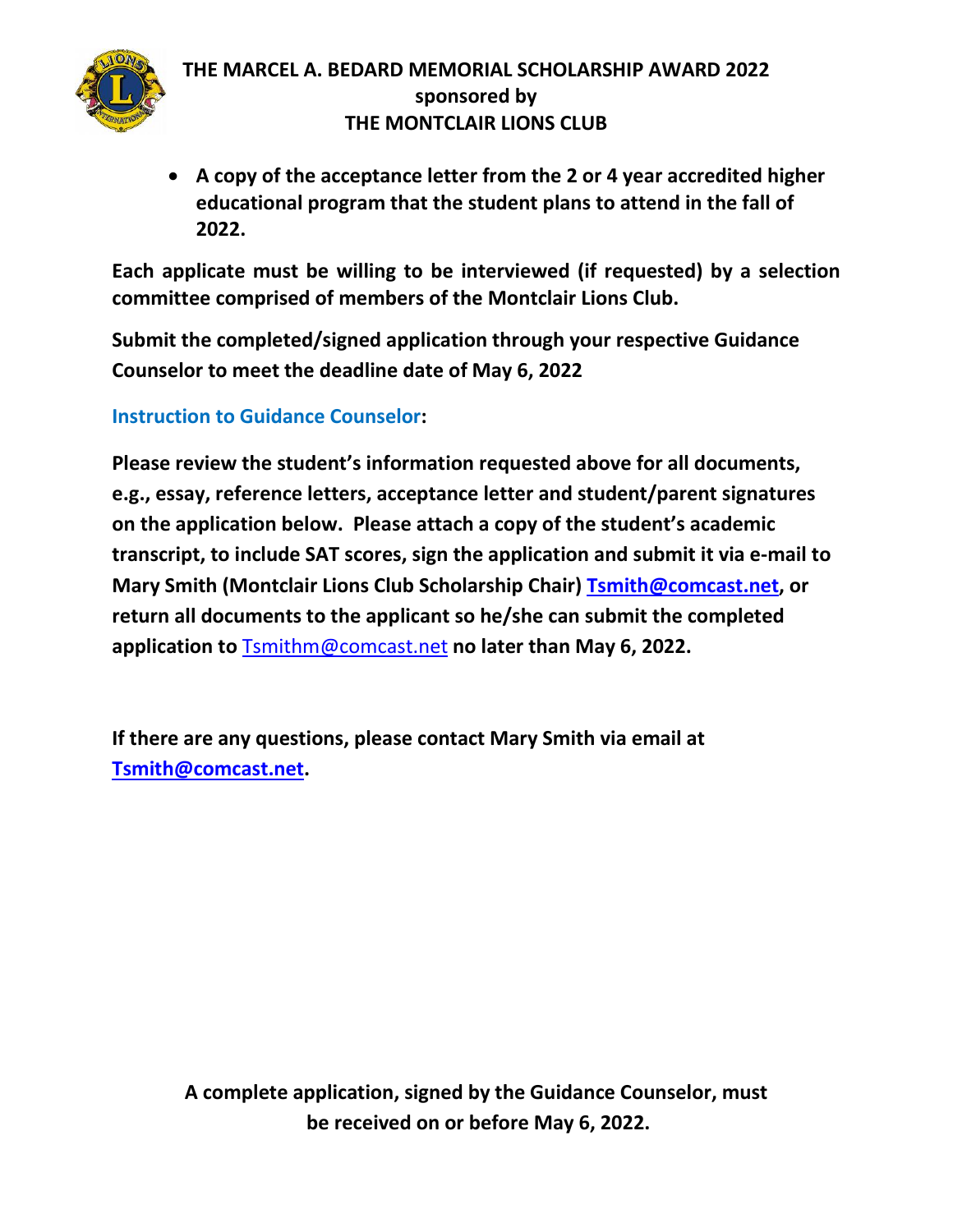

### **THE MARCEL A. BEDARD MEMORIAL SCHOLARSHIP AWARD 2022 sponsored by THE MONTCLAIR LIONS CLUB**

# Student Application Form

| Applicant:         |            |       |
|--------------------|------------|-------|
| Name               |            |       |
| <b>Street</b>      |            |       |
| Address            |            |       |
| City               | State      | Zip   |
| Date of            |            |       |
| <b>Birth</b>       | Telephone# | Cell# |
| Senior High School |            |       |
| Attending          |            |       |

**Community Activities**: (Include any voluntary activity or service to others. Please be detailed in your description of activities and the approximate time spent. Include name and telephone number of a contact person for each activity.) Use additional sheets, if necessary.

\_\_\_\_\_\_\_\_\_\_\_\_\_\_\_\_\_\_\_\_\_\_\_\_\_\_\_\_\_\_\_\_\_\_\_\_\_\_\_\_\_\_\_\_\_\_\_\_\_\_\_\_\_\_\_\_\_\_\_\_\_\_\_\_\_\_\_

\_\_\_\_\_\_\_\_\_\_\_\_\_\_\_\_\_\_\_\_\_\_\_\_\_\_\_\_\_\_\_\_\_\_\_\_\_\_\_\_\_\_\_\_\_\_\_\_\_\_\_\_\_\_\_\_\_\_\_\_\_\_\_

**Extracurricular Activities**: Use additional sheets, if necessary.

**Honors or Distinctions Achieved**: Use additional sheets, if necessary. \_\_\_\_\_\_\_\_\_\_\_\_\_\_\_\_\_\_\_\_\_\_\_\_\_\_\_\_\_\_\_\_\_\_\_\_\_\_\_\_\_\_\_\_\_\_\_\_\_\_\_\_\_\_\_\_

**Cumulative GPA:** (Through 1<sup>st</sup> Semester, Senior Year)

\_\_\_\_\_\_\_\_\_\_\_\_\_\_\_\_\_\_\_\_\_\_\_\_\_\_\_\_\_\_\_\_\_\_\_\_\_\_\_\_\_

**Higher Educational Program Planning to Attend**: (Attach acceptance letter.)